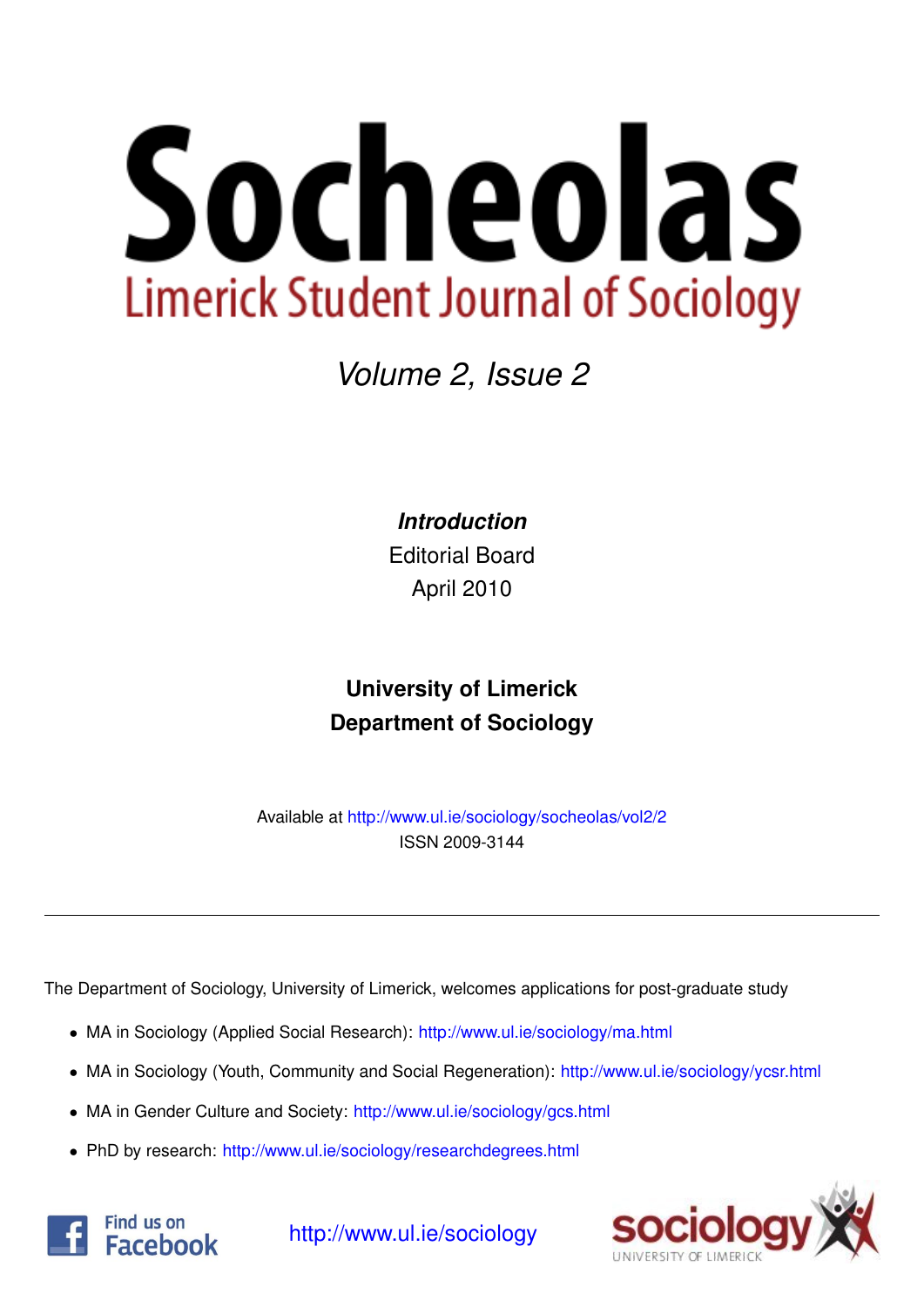### **Introduction**

Twelve months ago we launched the inaugural edition of *Socheolas - The Limerick Student Journal of Sociology*. The second edition followed within six months and we are delighted now to present the third edition of *Socheolas*, featuring six new articles by undergraduate students of Sociology at the University of Limerick. This edition again offers wide ranging critical discussion of key questions by student contributors. Topics addressed include the ongoing relevance of Marxist theory; critical evaluations of the welfare state; institutional racism in Irish society; critical analysis of digital technologies and two unique approaches to Irish identities, which are explored though discussion of hybridity, diaspora and symbolic ritual.

The first article in this edition, written by Grace O'Sullivan, focuses on the contemporary relevance of Marx's conflict-based theory of social change under capitalism, particularly as outlined in the pages of the Communist Manifesto. The paper is characterised by a sustained focus on the current applicability of the concept of class employed therein. O'Sullivan considers the concepts, theories and arguments involved in light of the historical situation they were intended/developed to interpret and thereafter considers the extent to which capitalism has evolved since the ideas of the Communist Manifesto were advanced. This attempt to assess subsequent inadequacies (or points of obsolesce) in certain aspects of Marx's thinking is coupled with well directed criticisms against the abundant superficial academic interpretations of Marx and related caricatures of Marxist theory.

Following this, Marese O'Brien presents a critical re-evaluation of The Beveridge Report, which is often hailed for its contribution to the foundations of the modern welfare state. However, O'Brien argues here that the Report was in fact oriented to beneficiaries who were imagined to be "white, male, British nationals in full employment". She challenges us to consider the report's impact on two key social categories – women and migrants. She argues that the provisions resulting from the Report served to marginalise immigrants and perpetuate women's economic dependency and position as unpaid carer.

In his article, James Carr also explores themes of marginalisation, by presenting a critique of the methods by which discrimination against Irish Muslims is measured. Carr outlines the ethnic and racial diversity of this religious and cultural community which includes second and third generation Irish-born Muslims, Irish converts to Islam and immigrants from an array of countries worldwide. As well as presenting evidence of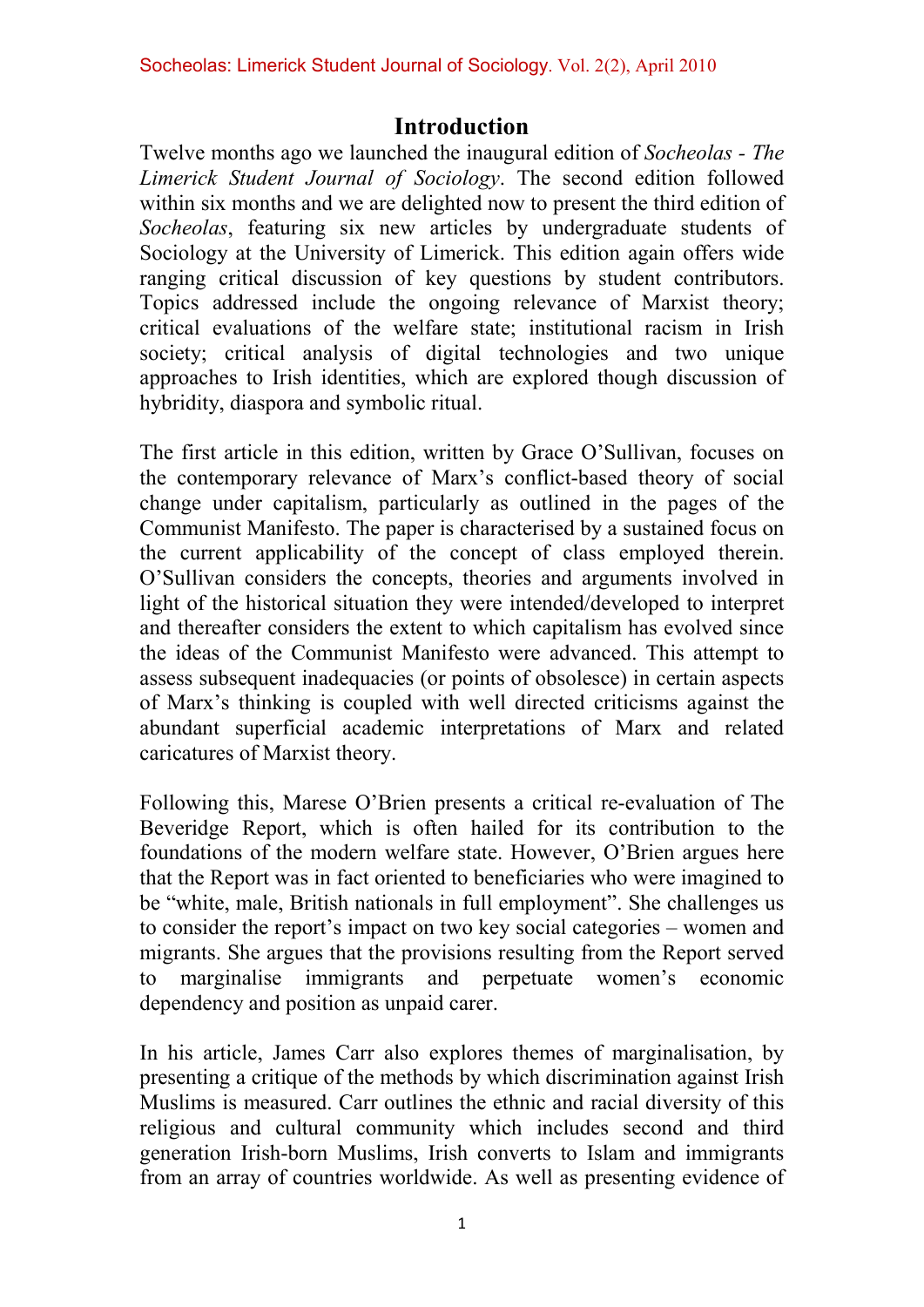racism against this collectivity, Carr charts the inadequate and unsuitable recording and data collection protocols for hate crimes and discrimination and theorises this as a form of institutional discrimination.

Offering an international perspective on the experience of marginalised and disadvantaged groups, Tony Mulrennan, in his article on the journey of the iPod, presents an informative analysis of the device as a globalised commodity. Presenting it as an exemplar of digital capitalism, he illuminates the globalised process by which the iPod is produced. Employing world-systems and dependency theory, Mulrennan highlights the resulting inequitable division of profits across geographical regions and illustrates the manner in which this has a direct impact on the working conditions of those involved in the commodity's assembly.

Both Kieran Clancy and Ann-Marie Joyce engage the reader in consideration of the diverse manifestations of Irish identity with emphasis on the exploration of 'Diasporic' Irishness. In his article on 'Celtic and Irish Identity' Clancy explores the interpretation and symbolic performance of Irish identities among men, who are both Irish and of Irish descent and who are supporters of Celtic Football Club. Investigating Irish identity, symbolism and ritual, Clancy outlines the importance attached by supporters to the history and symbolism of Celtic in the reproduction and maintenance of Diasporic and Nationalistic forms of 'Irishness'. He further outlines the efforts made by club management to disassociate themselves from engrained associations with sectarianism and religious divisions, and the difficulties encountered in seeking to shift these long established and meaningful identifications held by fans.

Ann-Marie Joyce explores the complexities of 'return migration' by Irish families from the UK. In discussion with a group of 'foreign born Irish' – individuals who as children were born and raised in the UK by Irish parents and who subsequently returned to Ireland – Joyce creatively uncovers the impact of accent on the remembered feelings of belonging or of being an outsider among her research participants on their return. Exploring theoretical constructs such as hybrid identities, diaspora and cultural capital, Joyce's findings indicate the essential importance of accent as a marker of inclusion/exclusion.

Once again we have been very encouraged by the enthusiastic response from contributors who have demonstrated great originality and commitment. These articles showcase the depth and breadth of student interests in the field of Sociology, as well as the engagement of